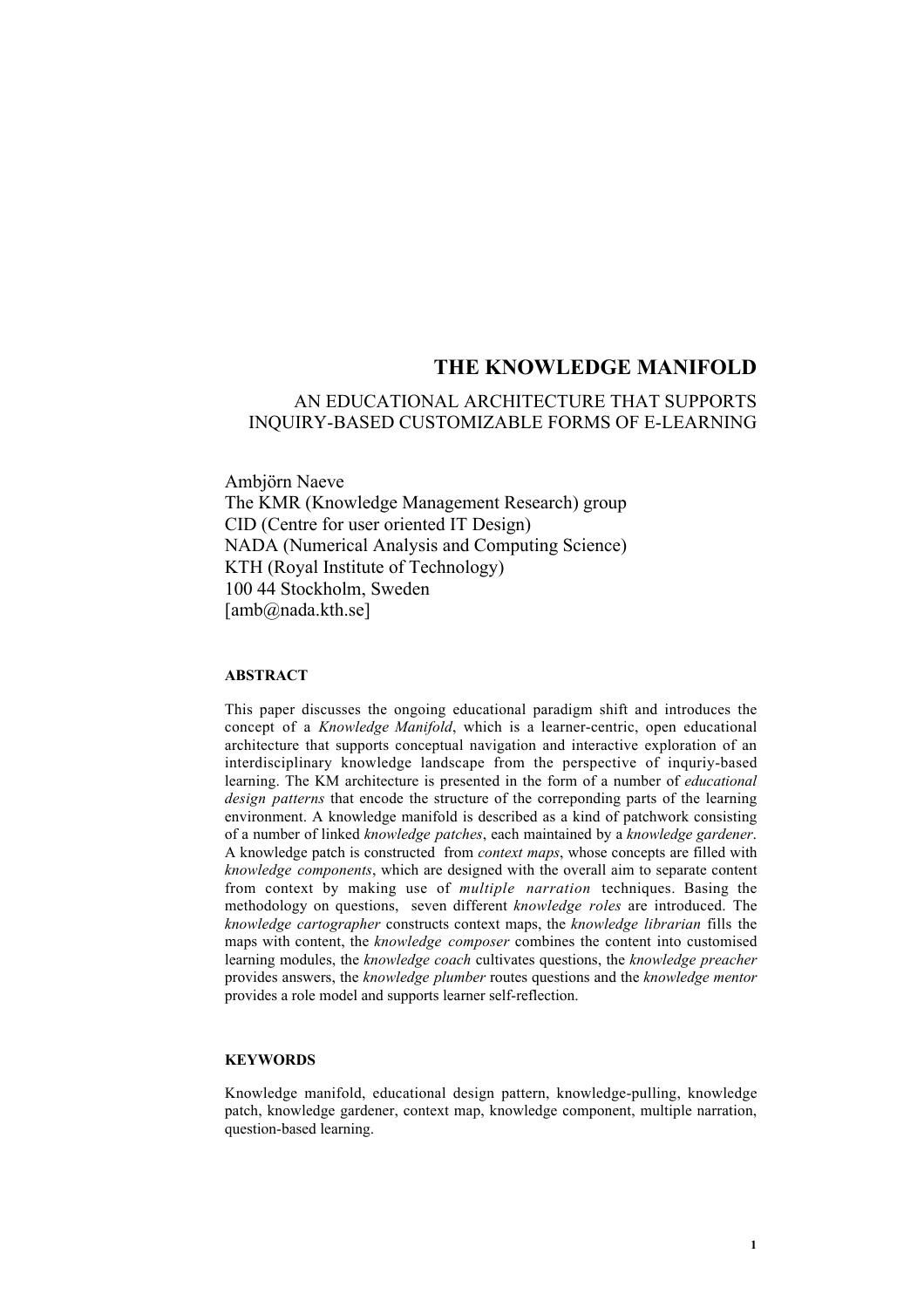#### **2 AMBJÖRN NAEVE**

## **1. INTRODUCTION**

Today most nations acknowledge that there is something fundamentally wrong with their school systems [28], [29]. In almost every democratic country this opinion has ventured to the forefront. During the dawning of the information age, at a time when education is globally recognized as the most important strategic investment in the future, an increasing number of young people are failing to absorb the "required knowledge" in the form presented by the school systems. The performance problems seem to be related to lack of learner motivation [4], and they seem to appear on all levels of the educational system, although they are most clearly visible in the later parts of the compulsory layers.

The traditional educational systems are structured as layered, closed architectures based on curricular-oriented knowledge-pushing. The lack of connectivity, both within and between the educational layers makes it hard for teachers to handle questions that they cannot answer themselves. This reinforces the traditional knowledge-filtering role of the teacher. "My pupils should learn what I already know - and nothing else" is a common behavior pattern at work here<sup>1</sup>.

This paper presents an open educational architecture called a *Knowledge Manifold* (KM), which is based on interest-oriented knowledge-pulling, and which is designed in order to support inquiry-based and customizable forms of networked learning. The KM architecture is based on the following fundamental principles:

- Nobody can teach you anything. A good teacher can inspire you to learn.
- Your learning motivation is based on the experience of subject excitement and faith in your learning capacity from live teachers.
- Your learning is enhanced by taking control of your own learning process.
- No 'problematic' questions can be answered in an automated way. In fact, it is precisely when your questions break the pre-programmed structure that the deeper part of your learning process begins.
- Respect for ignorance, which is of fundamental importance in a non-elitist knowledge society, can only be upheld when the ignorant person is uneducated $2$ .

An educational architecture consists of a number of educational design patterns [1] that encode the structure of the corresponding learning environments. This paper advocates a paradigm shift away from the traditional teacher-centric, knowledgepushing pattern, called *Tenured-Preaching/Learner-Duties*, towards a learnercentric, knowledge-pulling pattern, called *Requested-Preaching/Learner-Rights*. It also introduces a technique called *Question-Based Learning*, which focuses on cultivating and refining the questions of the learners in order to support them in taking control of their own learning process.

A Knowledge Manifold has the following major characteristics:

- Its design reflects a strong effort to comply with emerging international IT standards [5].
- It can be regarded as a *knowledge patchwork*, with a number of *linked knowledge patches*, each with its own *knowledge gardener*.

<sup>1</sup> The need to support contact between the different layers of the educational system is widely recognized and was specially addressed in [28].

The term 'educated' is being used here in the formal sense, meaning "graduated from an educational system".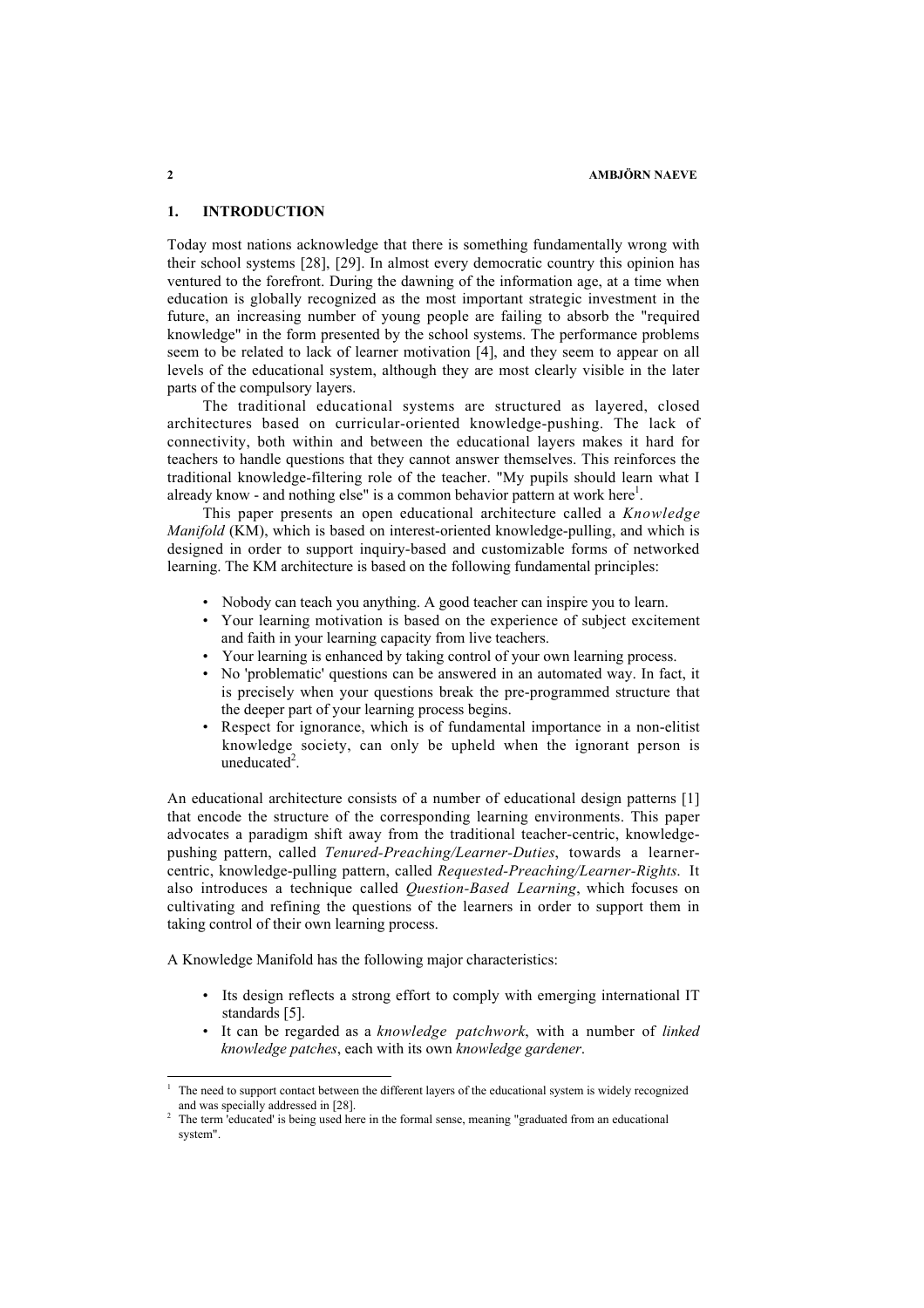- It gives the learners the opportunity to ask questions and search for *live, certified knowledge sources* to discuss them with.
- It has access to distributed archives of *resource components*, which are described using standardized metadata annotations [22].
- It allows teachers to construct customized learning modules by *composing resource components*.
- It makes use of *conceptual modeling* in order to construct context maps whose concepts (and concept relations) are filled with content. This supports the separation of content from context and promotes the reuse of content across different contexts.
- It contains a *concept browser*<sup>3</sup> , which is a new type of knowledge management tool that lets the user navigate the context maps and view the content under a dynamically configurable set of aspects.

# **2. THE ONGOING EDUCATIONAL PARADIGM SHIFT**

## **2.1. The educational crisis - the carrot rape**

1

During the "good old times" the schools were run on a mixture of the carrot and the whip - leaning heavily towards the latter. Such traditional schools often took on the form of a mental torture- and humiliation-arena, that was brought down upon you as soon as you were caught not having done your homework and not knowing your answers. Although utterly unpleasant, it is important to realize that this kind of negative motivation is a highly efficient driving force for rote learning. It is no coincidence that the traditional school systems seem to work best in cultures where negative motivation is still effective.

While they are still compulsory, the democratic school systems of today have abandoned the whip as a pedagogical tool. This has been a necessary consequence of the victories of the human-rights movement as applied to children, the inevitable outcome of the school democratization process. Since the evolutionary disappearance of the whip, the school-reforms have all been aimed at "polishing up the carrots" in various ways - in order to make them more palatable to the "educational customers". The problem with this outlook is that many customers are not directly driven by their desire to consume, to put it mildly, but rather by their desire to endure - endure an endless torture of uninteresting and repetitious activities that they didn't ask for in the first place. And on top of that, as a pupil you have to put up with people that are paid to pretend that it is all fun and interesting - and seldom dare to confront the fact that they are responsible for confining you, since your presence is required by law.

This is a bit like being force-fed with carrots, which is why we can refer to this educational design pattern as the *carrot rape*. An increasing number of young people are reacting to it by abandoning their learning projects - "losing their interest" as the term goes - often finding refuge in the willingly awaiting arms of the popular music industry.

The carrot rape has played a decisive role in producing a lost generation of knowledge seekers. Today, instead of devoting themselves to strengthening their

<sup>3</sup> Concept browsers are described in [8] and [10]. A first prototype of a concept browser, called *Conzilla* [17] has been developed over the past three years by the KMR group at CID [16]. Using Conzilla, several instances of knowledge manifolds are presently under construction at CID, e.g. within the fields of mathematics [9], IT-standardization and interoperability between different systems for e-commerce [25].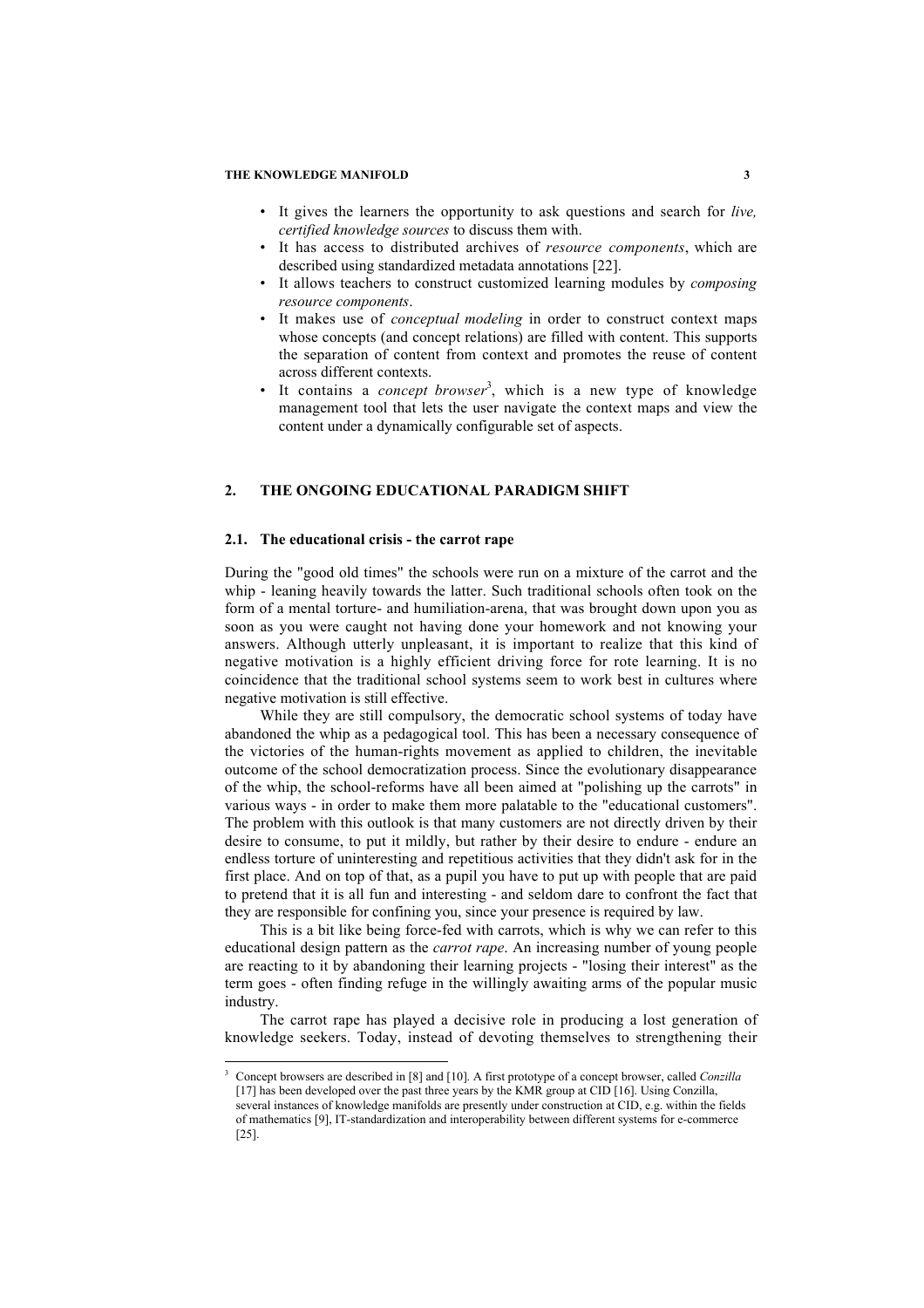mental faculties, thousands upon thousands of young minds are dedicated to various aspects of the "Brick-in-the-Wall philosophy" so adequately expressed by Pink Floyd: *We don't need no education - we don't need no thought control*! [27].

## **2.2. Tenured-Preacher/Learner-Duties: the traditional educational pattern**

Figure 1 shows the traditional educational design pattern of life-long teaching and compulsory learning<sup>4</sup>, which is still practiced within the basic layers of most school systems. The teacher is seen as a tenured  $(=$  securely employed) preacher, who can teach as he or she wishes, without having to worry about whether the learners like it or not - at least not as long as their signs of dislike can be kept within socially controllable bounds. This behavior pattern is referred to as "agent 007 with a right to kill interest". It reinforces the employment-security attitude that is inherent in the tenure-based pattern. In this context, getting a permanent staff position (getting your tenure) is considered to be the main measure of teaching qualification.



**Figure 1. The Tenured-Preacher/ Learner-Duties educational design pattern.**

The learners are seen as pupils with a number of school duties, which make them prisoners of a compulsory detention system<sup>5</sup>. Therefore they tend to adopt a strategy of minimal learning efforts - "doing time in return for a degree".

The Tenured-Preacher/Learner-Duties pattern is often accompanied by excessive testing. Although most tests tend to favor pure memorization strategies (learning by imitation), the negative motivation associated with not passing the test may in fact be one of the major advantages of knowledge-pushing (as opposed to knowledge-pulling) educational systems. As a learner, you sometimes need a push to get you through the boring parts of your journey towards knowledge and understanding. How to supply such pushes is a major problem that is associated with any purely interest-driven educational system. Intelligent mentoring, in the form of positive expectations supplied by accepted role models, is probably an effective strategy to be applied here.

<sup>4</sup> The patterns in this article are expressed in ULM (Unified Language Modeling), which is modeling technique developed by the author [7], [8] based on UML [15]. The dashed arrow is read "*is a*", (**Teacher** *is a* **Preacher**), the diamond-head arrow is read "*part of*", or "*has*" in the opposite direction, (**Preacher** *has* **Tenure**) and the triangle-head arrow is read "*kind of*" (**Tenure** *kind of* **Security**). For a brief overview of ULM, see [10].

<sup>5</sup> **Learner** *is a* **Pupil** *has* **School-Duties**, **Pupil** *is a* **Prisoner** *has* **Confinement**.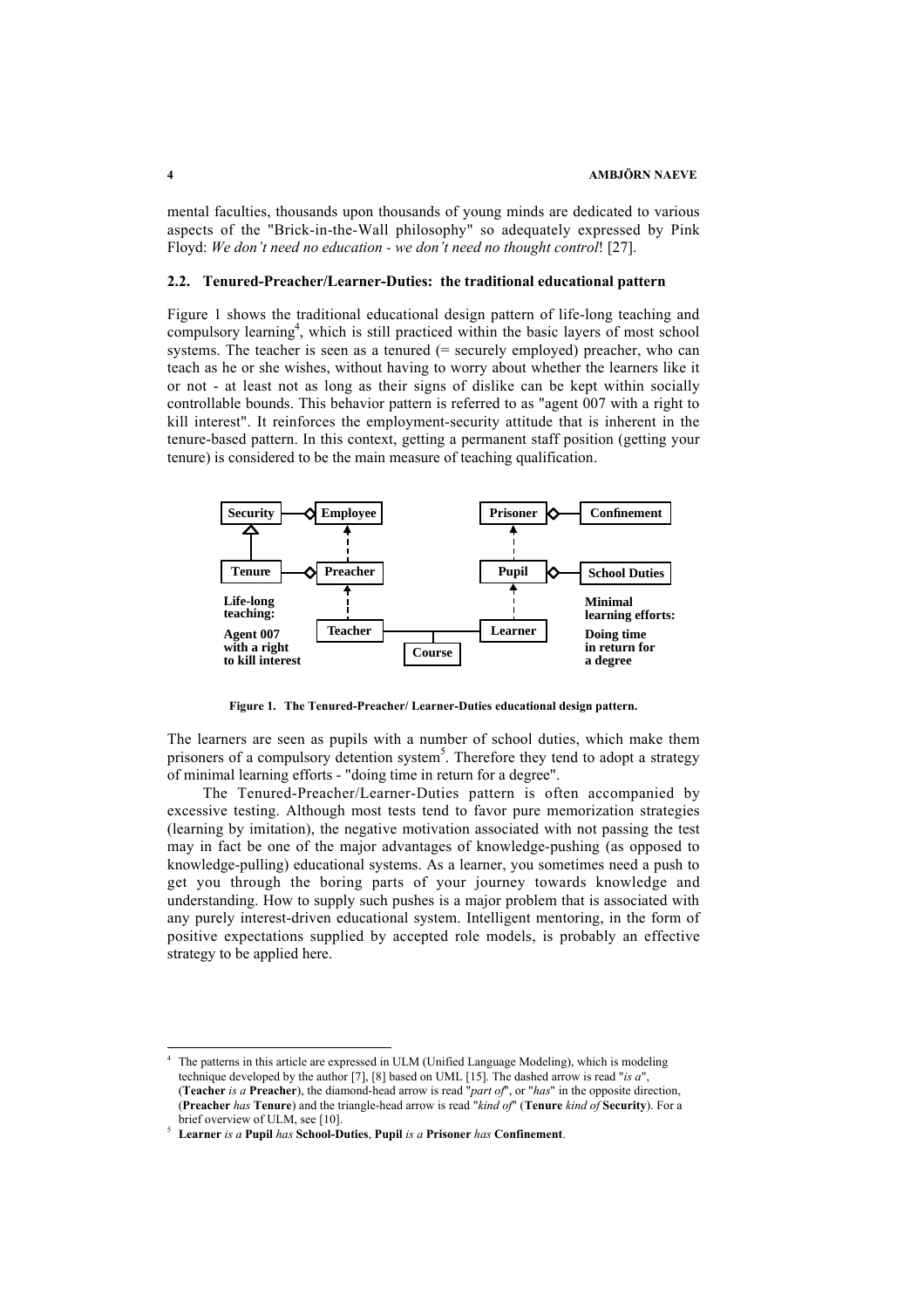#### **2.3. Maintaining respect for ignorance in a knowledge-pushing society**

As stated above, maintaining respect for ignorance is of fundamental importance in a non-elitist knowledge society. However, this becomes problematic in societies that implement knowledge-pushing school systems, where everyone is forced to become educated. A generation ago, an ignorant person was (most probably) uneducated and therefore had a perfectly good reason for being ignorant - a reason that made it possible for him to preserve his self-respect. Today our schools turn out far too many educated but ignorant persons, who know that they have failed miserably and therefore have a weakened (internal) respect for themselves. Hence they often become obsessed with obtaining "external respect" from others.

#### **2.4. Requested-Preacher/Learner-Rights: an emerging educational pattern**

Figure 2 depicts the emerging educational design pattern that characterizes much of the present course development for industry, as well as the many-fold activities of various kinds of study-circles. The teaching is not life-long, but rather performed on request. The teacher is seen as a pedagogical knowledge resource as well as a pedagogical consultant. When somebody is interested to learn, then it is the proper time to teach. "You teach as long as somebody is learning" is the behavior pattern at work here.



**Figure 2. The Teacher-Resource / Learner-Rights educational design pattern**

On the complementary side of this pattern, the learners are seen as students with a number of school rights - knowledge seekers basing their life-long learning on interest.

A common reaction to any form of knowledge-pulling educational design pattern is to question its effectiveness in supporting weak students. Regarding this issue, I have taken the liberty to include the following passage from [4], written a decade ago by Jack Douglas<sup>6</sup>.

Educationalists […] generally insist that self-education, mutual self-help, tutorials, and other forms of informal education are all fine for the brightest and most creative, but that they are totally unavailable or useless for the ordinary (mean or least-common-denominator) students. That is the opposite of the truth. All of our schools at all levels and in all communitites are pervaded by a vast plethora of informal, local, individualized learning groups studying and teaching themselves and each other how to repair motorcycles and cars, how to build radios or computers, how to surf every good surfing area in the world, how to dive in the ocean or soar in the sky, and how to do millions of other things. […].

<sup>&</sup>lt;sup>6</sup> Professor of sociology at the University of California at San Diego.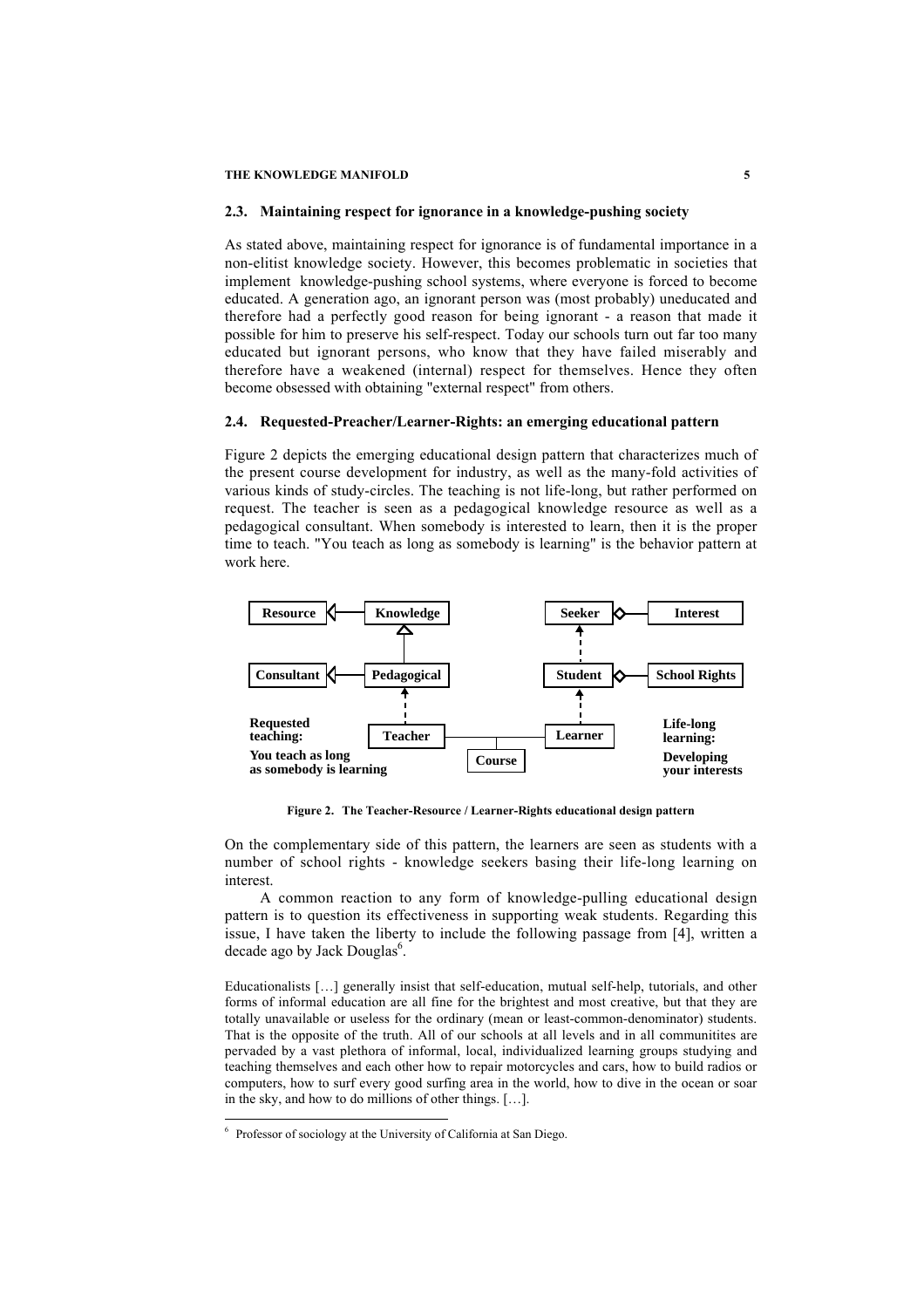The obvious fact is that the education bureaucracies are far more destructive of the motivation and learning of the less symbolic students than of the symbolically brightest students. The bureaucratic teachers do not understand them or sympathize with them because they rely far more on direct learning by observing and doing and by word of mouth than on the textbooks the teachers use. […].

Bureaucratic education has had little negative effect on the symbolically brightest and most creative. People like the late Richard Feynman still manage to survive the formal processing of their minds, largely by tuning out and going their own ways in spite of the bureaucratic tentacles. But the ever greater bureaucratization of education at all levels has had a devastating effect on the less symbolic and more least-common-denominator students. As the bureaucracy has grown, those students have come more and more to loathe the schools and almost any form of text-based learning associated with the schools. Science has been the worst victim of this trend because the students are first introduced to science in the schools by the rote methods of bureaucracy and because creative science demands more freedom, more curiosity, more individualized learning, and more contrarianism than most other realms of knowledge. […].

There is a direct and remarkably high correlation between the growth of the educational bureaucracies and the growth of rage and rebellion against education on the part of lesssymbolic students. The bureaucratization came first and directly caused the rage. Now some of our schools, trying to educate such alienated students, are literally being patrolled by police, but even they cannot stem the tide of revolution. Teachers dream of returning to the good old days of Blackboard Jungle, way back in the 1940s and 1950s when schools were neighborly and informal and before students hit, raped and murdered teachers. In view of what has been happening in the centrally planned, bureaucratic states around the world, is this really so surprising?

## **3. THE KNOWLEDGE MANIFOLD EDUCATIONAL ARCHITECTURE**

A Knowledge Manifold consists of linked *Knowledge Patches -* each maintained by a custodian called a *Knowledge Gardener*. A KP in turn consists of a set of learning resources<sup>7</sup> that are tied together with maps that represent the subject domain context model of the KG. Such context maps are preferably constructed using ULM, since the resulting context maps have clearly defined and verbally coherent visual semantics. This makes it easy to cognitively integrate the conceptual relations and achieve an overview of the context. Moreover, making the context visually explicit provides important support for the conceptual calibration activities that form an integral part of the learning process

The structure of a Knowledge Manifold is modeled on the mathematical concept of *manifold* [2]. A mathematical manifold consists of a set of base-points, each with a number of local descriptions (= coordinate maps) of its topological neighborhoods. These descriptions are calibrated into a coherent whole through a socalled atlas, which describes how the maps are related to each other**.** In a KM, a base-point corresponds to a concept, and the coordinate maps of the base-point neighborhoods correspond to the context maps (knowledge patches) containing the concept and representing its contextual neighborhoods<sup>8</sup>.

<sup>7</sup> In KM terminology, we use the term *knowledge component*, when we assume the perspective of the teacher(s), the term *information component* when we assume the perspective of the learner(s), and the term *resource component* when want to remain neutral in this respect. It is the *transformation* of learner information into learner knowledge, and eventually the *transmutation* of learner knowledge into learner understanding, that is the overall aim of the learning process.

<sup>8</sup> For a discussion of the *contextual topology* induced on a Knowledge Manifold, see [10].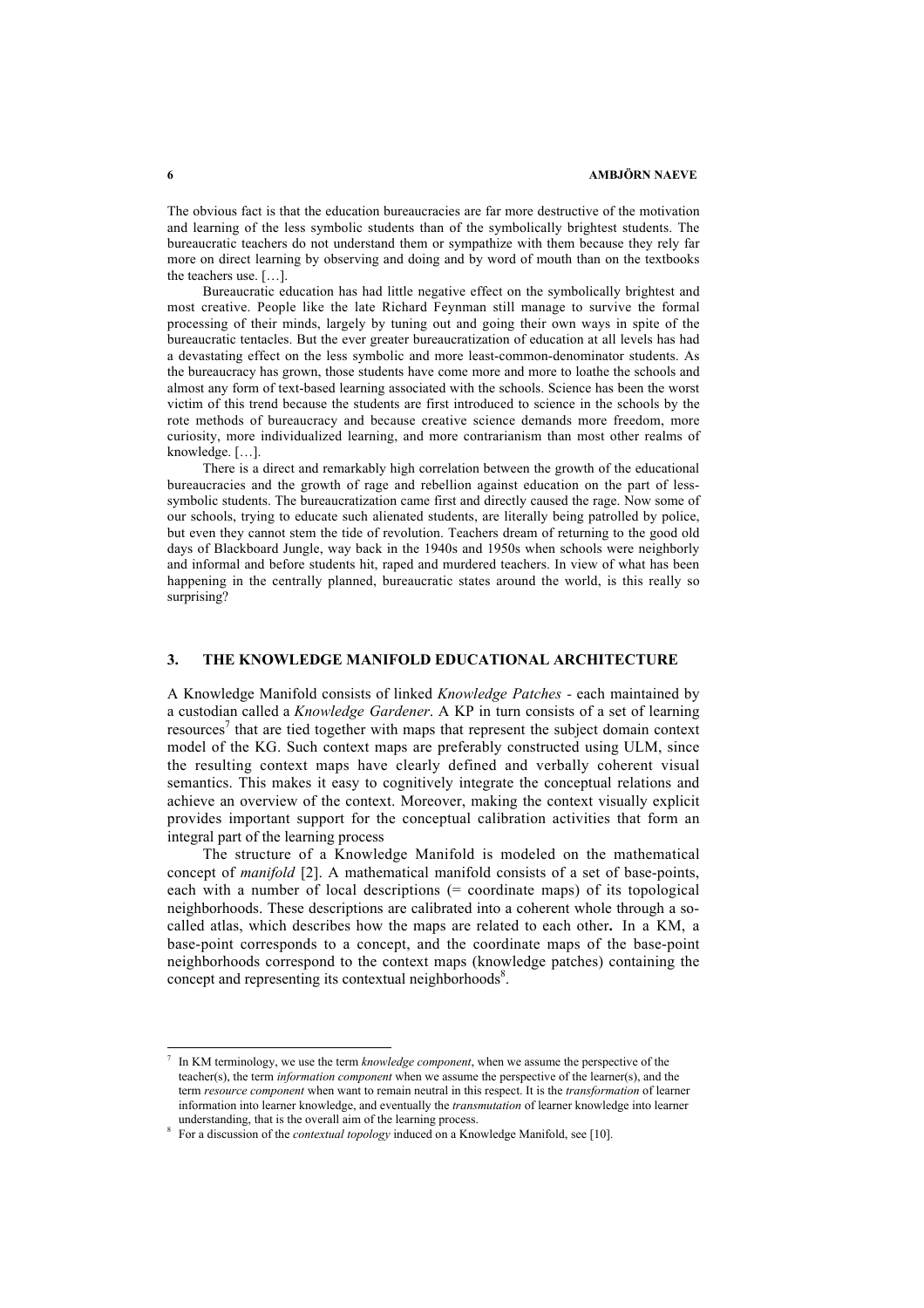## **3.1. The distributed Knowledge Wherehouse**

When you are designing a course, you try to connect the content with the context, identifying the target group, the prerequisite knowledge, the presentation schedule, etc. In contrast, when you are designing a resource component, in order to support its reusability across different contexts, you try to *separate* the content from the context. This fundamental difference is discussed in detail in [7] and [8]. The aim is to create parallel descriptions of the content from many different angles at many different scales of resolution<sup>9</sup> (= levels of difficulty). The modern hyper-text techniques then make it possible for the learners to choose which angle and which resolution of the story that they want to interact with - just like a computer game, which offers individually adjustable preferences and skill-levels of interaction.

A well designed resource component can be likened to a skiing area, with several different slopes down the same mountain - each one with its own annotated level of difficulty, and marked off by a color code which constitutes the internationally standardized metadata classification scheme for skiing slopes. Nothing prevents a skier with green "skiing knowledge" to choose a red or a black slope, but the skier knows pretty well what to expect in such a case.

In a KM, each concept serves as an entrance into a distributed archive of resource components that are related to it in some way. Moreover, these components are described with metadata in accordance with emerging international standards<sup>10</sup>. In this way, a context map works as a non-linear (contextual) index into the archived components that can be searched, accessed, downloaded and combined in order to create customized learning modules.

# **3.2. Edutella - a context-based search service for the Semantic Web**

The W3C<sup>11</sup> has created an initiative called the *Semantic Web* [26], which embodies the vision of the next generation of the Internet. The technical basis for the Semantic Web is a metadata language called RDF [23], which makes it possible for anyone to "state anything about anything" in a way that is machine-understandable $12$ .

The knowledge management research group at CID is participating in an international project called PADLR<sup>13</sup>, supported by  $WGLN<sup>14</sup>$ . The driving vision of this project is a distributed learning web infrastructure, which will make it possible to exchange/annotate/organize and personalize/navigate/use/reuse modular learning resources, supporting a variety of courses, disciplines and universities.

The RDF-based web will allow much more advanced forms of search tools than the HTML-based web of today. Within the PADLR project, we are collaborating with research groups at Uppsala, Stanford, Hannover and Karlsruhe, in the creation of Edutella [3], and infrastructure which includes a search service for a peer-to-peer network that can exchange educational metadata retrieved by contextbased searching across the Semantic Web.

One of our research visions is what we call the *Conceptual Web* [11]. It will live on top of the semantic web and contribute to making the latter accessible to humans in a more appealing and understandable way. This will be especially important in order to support effective e-learning in the emerging semantic age<sup>15</sup>.

 9 The technique for achieving this is termed *multiple narration* and is described in detail in [8].

<sup>&</sup>lt;sup>10</sup> such as IMS-IEEE/LOM  $[22]$  with an RDF binding  $[13]$ ,  $[23]$ .

<sup>&</sup>lt;sup>11</sup> World Wide Web Consortium.

<sup>&</sup>lt;sup>12</sup> i.e. has machine-readable semantics.

<sup>&</sup>lt;sup>13</sup> Personalized Access to Distributed Learning Resources [21].

<sup>&</sup>lt;sup>14</sup> Wallenberg Global Learning Network [20].

 $15$  See [12] for a discussion of different architectural issuses involved related to this problem.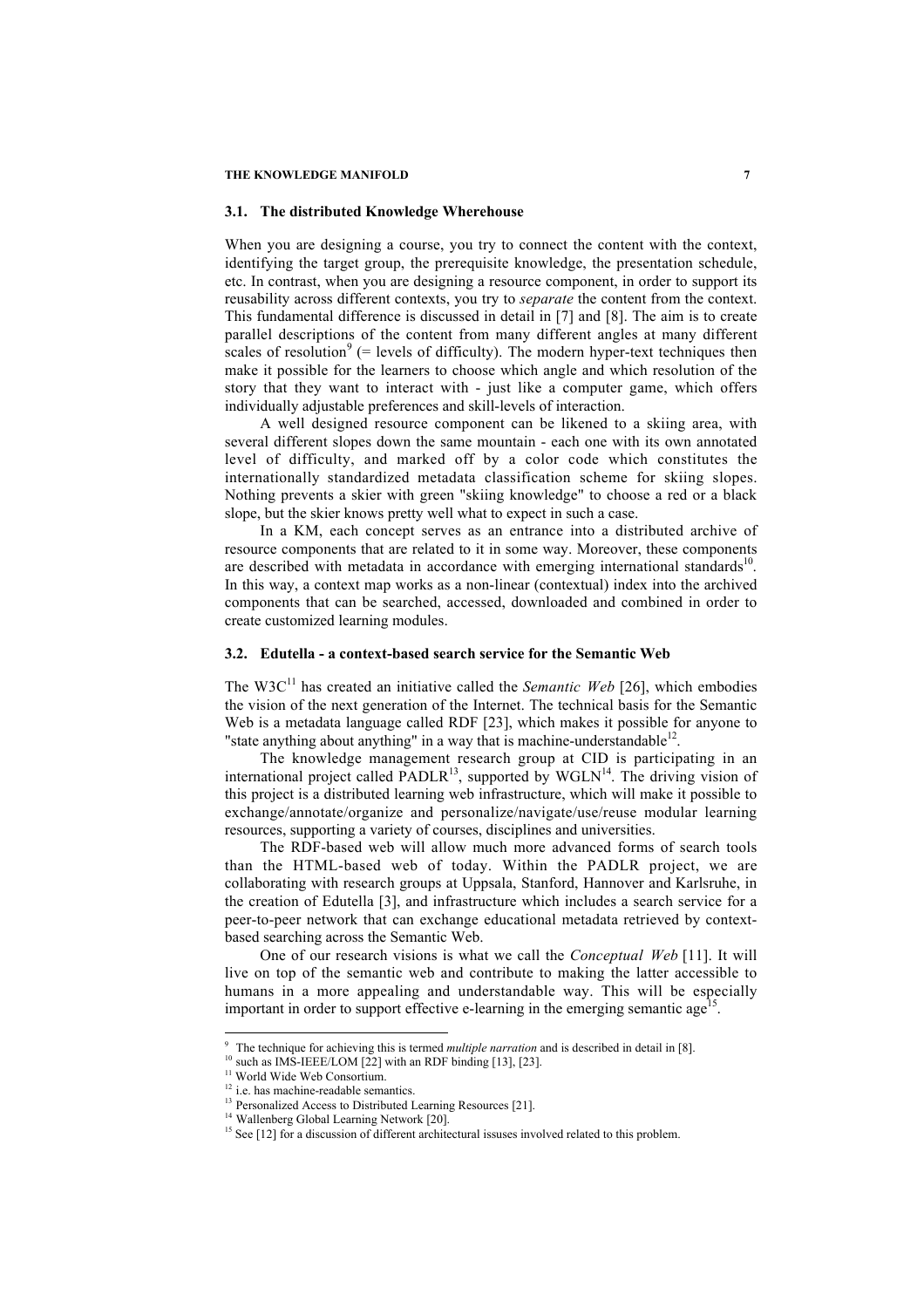## **3.3. Building customised learning modules by composing resource components**

A KM also contains various tools that support conceptual browsing and knowledge patch construction and editing. Using these tools, teachers and learners can construct their own knowledge patches and tailor their own learning modules (= combinations of learning resources).

Virtual Workspace Environment [18] is a distributed Learning Management System which is designed to support such component composition<sup>16</sup>. It is implemented using Enterprise Java technology, which makes it a scalable platform for building interactive knowledge patches. VWE makes extensive use of open standards in order to enhance integration with other systems. As is the case with Conzilla, the source code for VWE is released as Open Source.

As a learner, you are invited to browse the knowledge patches and by the help of various forms of mentoring and tutoring you are aided in the formulation of your own learning strategy and learning action plan. When you are ready, you can follow your own learning path through the material - at your own individual pace - and eventually document your learning experiences encountered along this path, e.g. by making use of your own personal portfolio $17$ .

An important benefit of the portfolio approach is the fact that it is difficult to compare different learning experiences. The learners should be encouraged to feel that since they have taken unique paths through the knowledge landscape, they all have something unique to offer in terms of documented experiences and impressions. In this respect, everyone is therefore "the best". Frank Sinatra's famous song "I did it my way!" is the educational design pattern that should be applied here.

## **3.4. Live discussion service - man to man via machine**

It is a fundamental assumption of the KM architecture that automated presentation systems can raise questions but not give answers in any deeper sense. As stated above, it is precisely when the questions break the framework of the pre-structured presentations that the non-trivial part of the learning process begins. When a learner gets stuck with a question, he or she must therefore be given a chance to discuss it with living persons that have knowledge within the relevant fields of interest.

Hence, an important part of the KM architecture is an online *live discussion service* that enables learners to get in personal contact with certified resource persons (knowledge sources) that have knowledge that matches the problem domain and have declared their willingness to communicate it<sup>18</sup>. Instead of discussing teachergenerated questions of a general nature in front of learners that happen to be physically close - but often mentally distant - a teacher should be able to work online and discuss learner-generated questions concerning his or her special interests questions that come from learners all over the world.

In the learning environments of the future it will be crucial to support and enhance the interest of the learners in every possible way. It is important to realize that in order to optimally support the learning process there is simply no efficient substitute for physical interaction between learners and live and inspiring teachers. The problem is that such teachers are far too few to cover the rapidly increasing

<sup>&</sup>lt;sup>16</sup> VWE has been developed under the coordination of Fredrik Paulsson of the KMR group at CID and the Swedish National Agency for Education. He is also chair of the Swedish subcommittee of the ISO/IEC standardization body for e-learning technology, ISO/IEC JTC1 SC36 [24].

<sup>&</sup>lt;sup>17</sup> The KMR group at CID, in collaboration with Uppsala Learning Lab [19], have developed a special portfolio system for this task.

<sup>&</sup>lt;sup>18</sup> Such a system is presently under construction at CID. An interesting experiment in this direction, making use of advanced technology for presence production, is described in [6]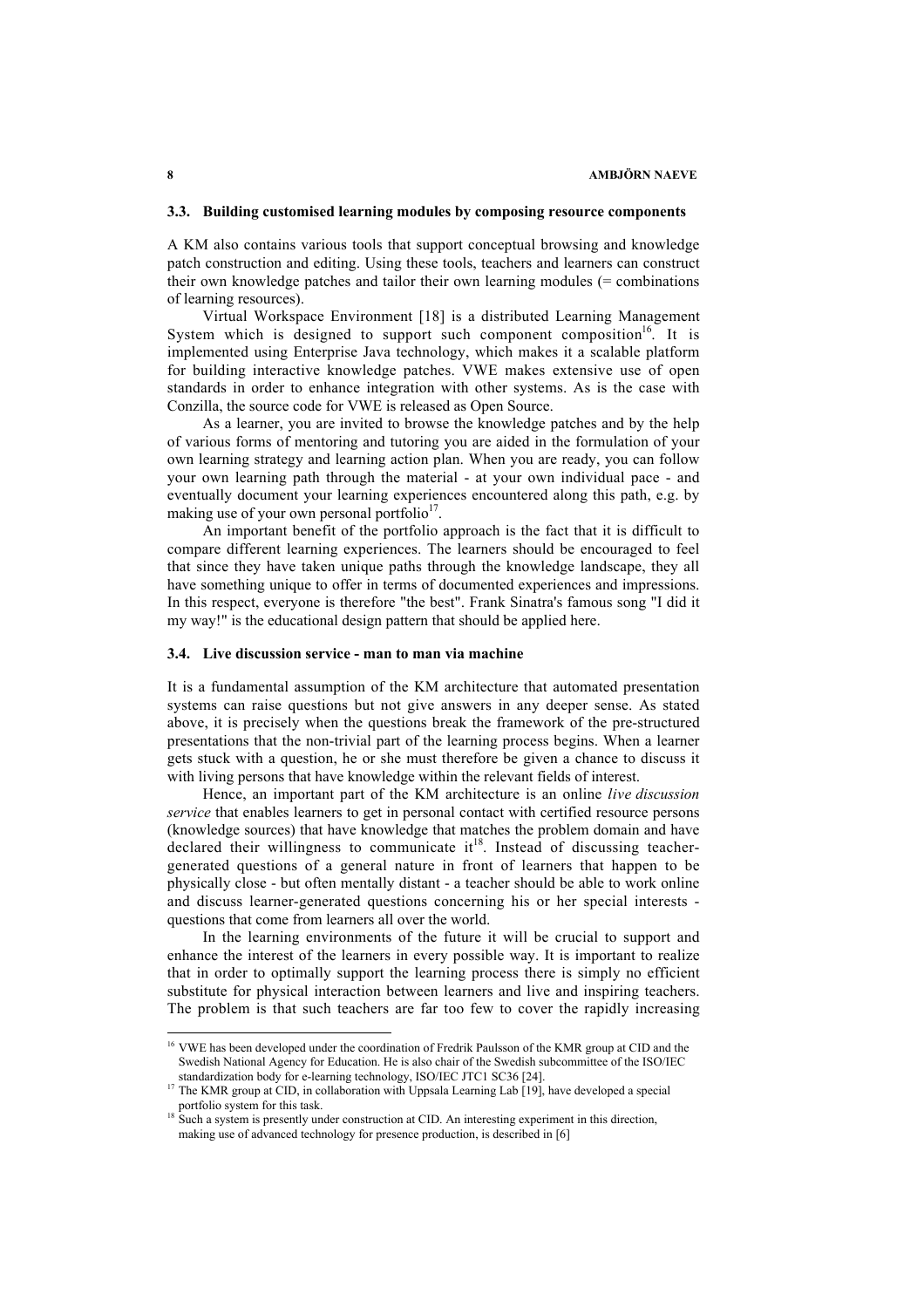needs. Therefore, although it's the "next best thing", we can make use of cyberspace in order to spread quality explanations on request and create a much better match between teacher knowledge and learner interest than what we are achieving today.

The closed layered structure of the traditional educational systems, especially the lack of contact between universities and schools, is a major problem identified in [28]. The online discussion service makes the KM architecture truly open in terms of educational layers. A learner from elementary- secondary- or high school could easily get in touch with a lecturer at a university in order to discuss a problem that has eluded a meaningful discussion within the other layers.

#### **3.5. Turning the traditional educational systems inside out**

There are at least three important reasons why the discussion service system should include learners at all stages of their learning process as knowledge sources. First, in order to enhance their learning, it is crucial to engage the learners in the explanation process. It is only when you get a chance to explain something to someone else that you realize that you may not understand it as well as you thought.

Second, when you have just understood something, you tend to be very effective in communicating it. You are excited about your new insights, while at the same time you still remember what it was like not to be so enlightened. Being in this transient state of excitement over your new knowledge combined with appreciation of the reasons for your previous ignorance, gives you the potential to be extremely efficient as a teacher.

Third, a learner is often ashamed to put a question to a highly qualified knowledge source because of fear that the question might be perceived as stupid. Talking to another learner who is basically "on the same level" is often much less threatening in this respect.

Today, as exemplified on the web, anyone can say anything about anything. Hence the certification of knowledge sources becomes extremely important. Whether you are online with a professor or a fellow student, you should always know who you are communicating with $19$ .

A huge problem in the traditional educational systems is the lack of visible reward structures for quality teaching. The appreciation of the students is often the only form of reward that a great teacher can expect. In the discussion service system presently being constructed by the KMR group at CID, the knowledge sources will be rated by the learners with respect to their quality of service, and these ratings will be available online. This will create an "evolutionary pressure" that can be expected to increase teaching quality and benefit effective teachers, e.g. in terms of motivating an increase of their salaries.

## **4. QUESTION-BASED LEARNING**

 $\overline{a}$ 

There are a great variety of different pedagogical approaches that emphasize various aspects of the educational process. Although *Lecture Based Learning* (by imitation) still seems to hold a dominating position in many quarters, pedagogical alternatives such as *Problem* (or *Project*) *Based Learning* are being increasingly applied. See [14] for a good overview of different pedagogical learning strategies.

A problem with PBL is that it is often the teachers that formulate the problems or the projects. This decreases the motivation of the learners in general, and stifles

<sup>&</sup>lt;sup>19</sup> We are planning to use electronic signatures in order to achieve such certification.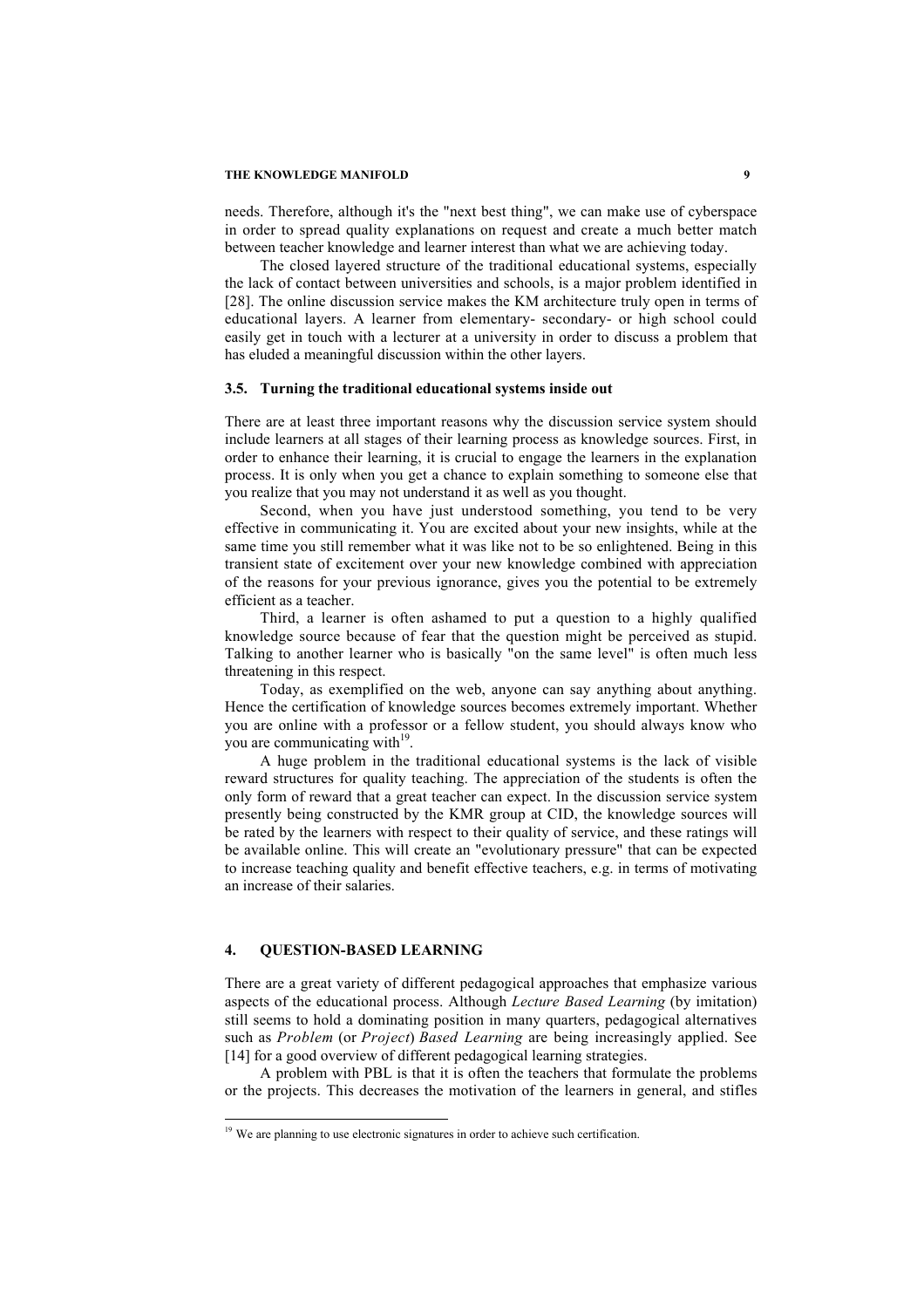the more creative among them [4]. It also leads to tension because of differences between what the teachers want and what the learners deliver.

Starting from the questions of the learners leads to an educational design pattern that is nataurally termed *Question Based Learning* [7], [8]. In QBL, the learners make use of conceptual modeling in order to model their own "question spaces" and develop their own learning strategies. The learner questions are treated as "official letters" to the educational authorities, i.e. they are registered and tracked in an analogous manner.

### **4.1. The seven different knowledge roles**

The KM architecture supports seven different knowledge roles:

- The *knowledge cartographer*, who constructs and maintains context maps.
- The *knowledge librarian*, who fills context maps with content components.
- The *knowledge composer*, who constructs customized learning modules.
- The *knowledge coach*, who cultivates questions.
- The *knowledge preacher*, who provides live answers.
- The *knowledge plumber*, who directs questions to appropriate preachers.
- The *knowledge mentor*, who is a role model and supports self-reflection.

For the reasons discussed above, it is fundamentally important that all these roles should be available to both teachers and learners. "You learn as long as you're teaching" is the pattern at work here.



**Figure 3. The Knowledge-Preacher/Coach/Plumber educational design pattern.**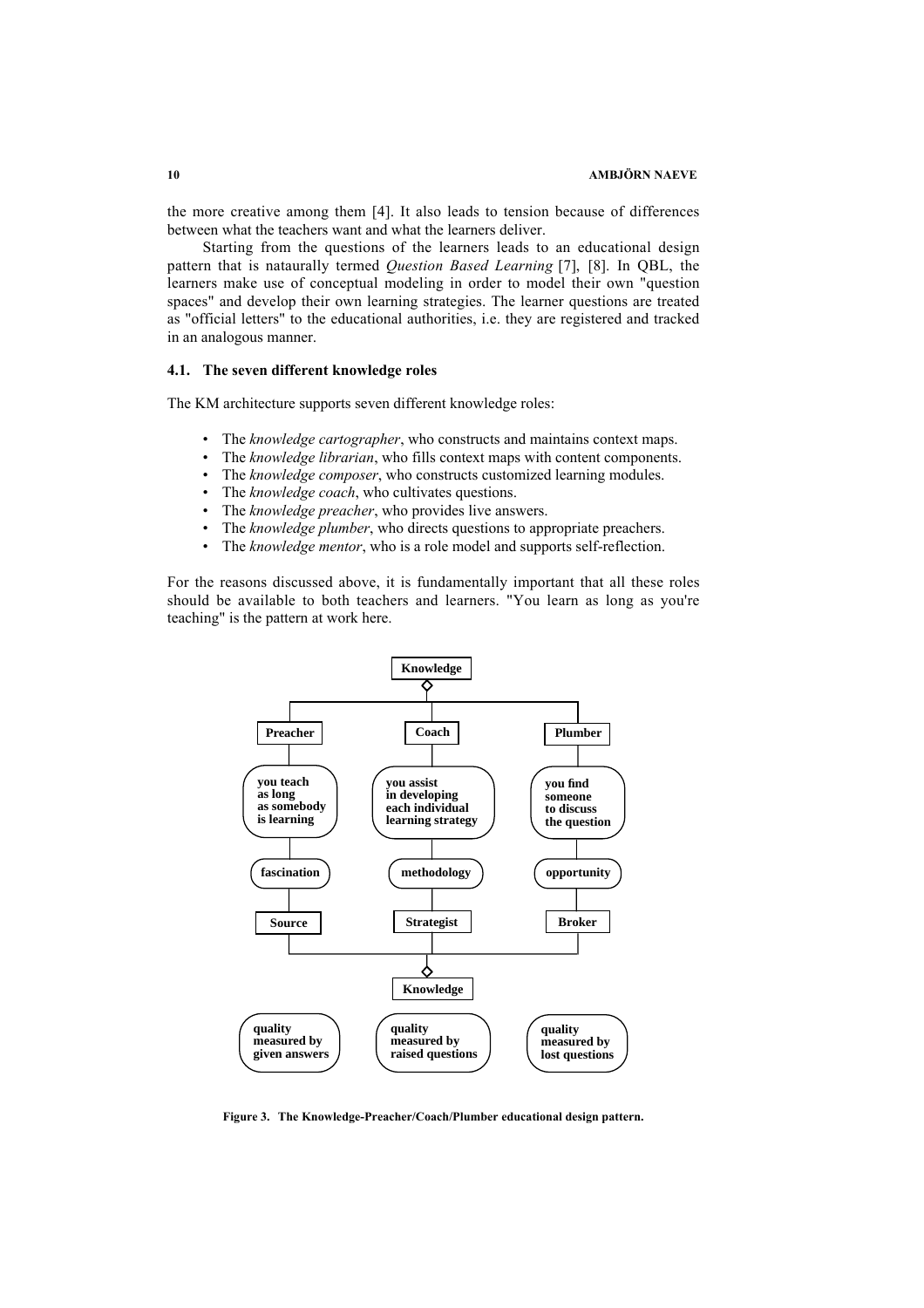The first three of these knowledge roles involve construction, while the last four involve performance. Hence, in the KM architecture, there are three *constructing* and four *performing* knowledge roles<sup>20</sup>.

The Knowledge-Preacher/Coach/Plumber pattern is depicted in Figure 3. It is coherent with the Requested-Preacher/Learner-Rights pattern of Figure 2. The knowledge-preacher is a kind of pedagogical knowledge (re)source, who is driven by fascination and evaluated on the quality of the given answers.

The knowledge coach nurtures and supports the evolving questions of the learners. This *knowledge strategist* concentrates on methodology and is evaluated on the quality of the raised questions. The knowledge coach works to enhance this quality and assists the learners in developing their own personal learning strategies for obtaining relevant answers.

When a knowledge coach is unable to answer a question, he or she proudly acknowledges this fact and transmits the question to the available network of knowledge-preachers. If this still doesn't lead to a satisfying answer, the knowledgeplumber takes over and works to establish a meaningful contact with some other knowledge-preacher - thereby ensuring a forum for discussion that prevents the question from getting lost. Hence the knowledge-plumber creates opportunity for learning, and can therefore also be described as a *knowledge broker*. The performance quality of a knowledge-plumber is measured in terms of the number and the quality of lost questions.

In summary, the knowledge-coach tries to encourage the formulation of fruitful questions, the knowledge-plumber tries to makes sure that as few of them as possible are lost, and the knowledge-preacher tries to answer them in a way that stimulates further studies of the concepts involved.

The same physical person can perform several (or even all) of these knowledge roles. However, as discussed earlier, considering the rapidly increasing demands that are being made for more education, most probably there will not be enough of such 'super-teachers' that can be present in the physical environment of the learners. The live discussion service system of the KM architecture offers the possibility of distributing these knowledge roles across physical space, and make use of cyberspace as an electronic switchboard that can achieve an effective match between learner interest and teacher knowledge and communicative ability. This will provide support for teachers that want to transform their present role as knowledge filters ("you should learn what I know") and assume the role of knowledge coach ("I will help you find out what you want to know").

#### **4.2. Developing your own Learning Strategy**

1

A decisive advantage of QBL is that it contributes to giving learners more control over their own learning process. Focusing on the questions of the individual learners and treating these questions with the respect they deserve, helps to foster a personalized relationship to learning that counteracts the default mode of the formalized learning process which is "learning by imitation".

This does not mean that the learners are left to themselves during the process of question formulation. On the contrary, the learners are constantly being stimulated by listening to and discussing with the teachers in a multitude of different ways. This process works to establish a sort of *Knowledge Smorgasbord*. As a learner you are exposed to a multitude of different ideas, but it is your own interest that governs your choices, and your own personal set of questions that are focused and refined.

 $20$  The three constructing knowledge roles are involved in building and maintaining knowledge patches. Hence they combine into what we have called a *knowledge gardener*.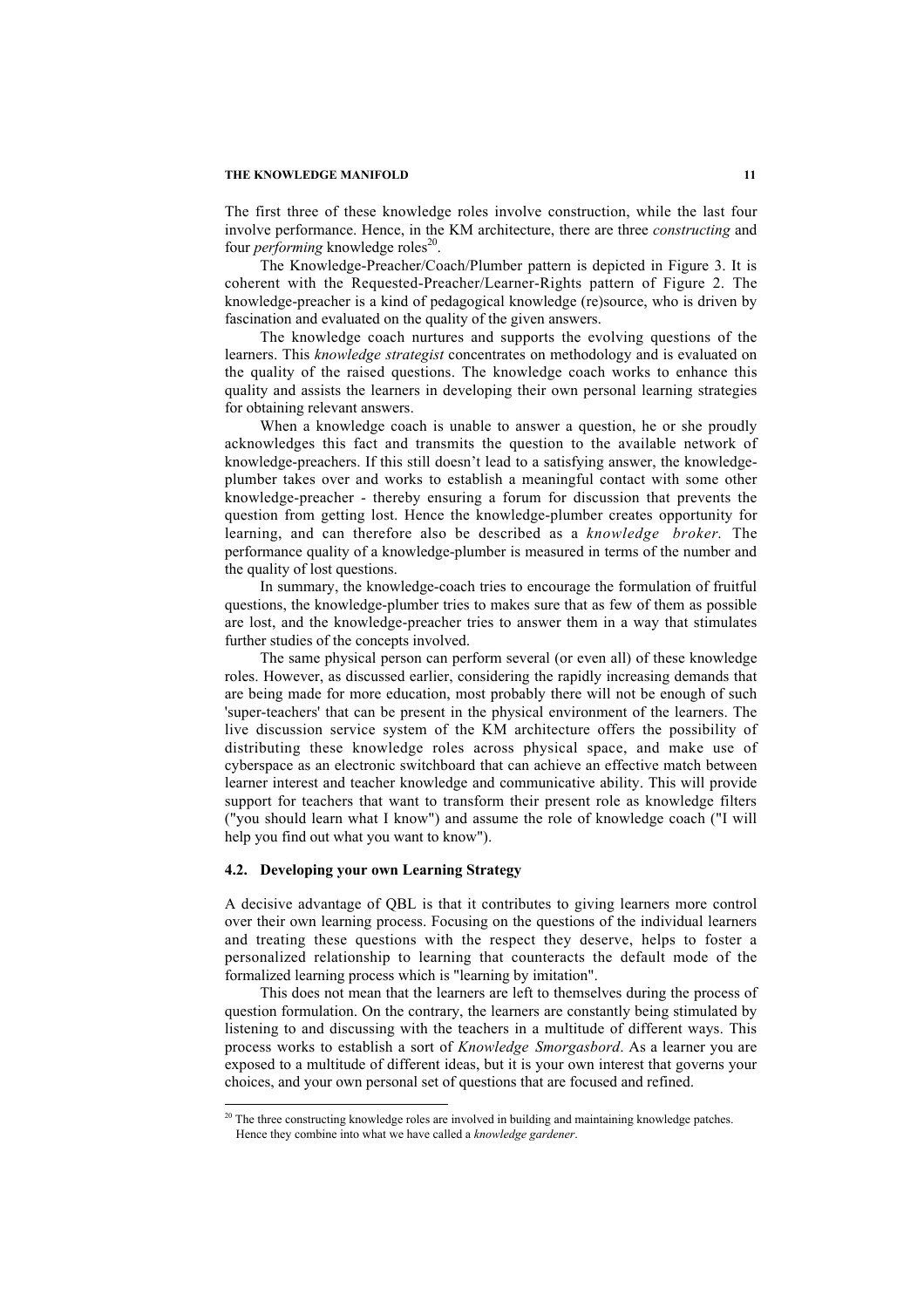Developing your own learning-strategy involves coming up with answers to three important questions, namely "what am I interested in?", "what is there to know about it?", and "how much energy am I prepared to invest in getting to know about it?". Naturally, the answers to these questions are interconnected and mutually dependent in various highly complex ways. This development process is subject to regular iterations, which serve to modify and update the learning strategy.

#### **5. CONCLUSIONS**

A limited form of the KM architecture has been implemented within a project called the *Garden of Knowledge* [7], which was carried out at CID between 1996 and 1998. The resulting CD-rom prototype focused on the concept of symmetry in order to illuminate and explain some of the structural connections between mathematics and music<sup>21</sup>. In spite of its limitations, the GoK has proved effective in raising interdisciplinary interest among students of mathematics and music, as well as among the public in general<sup>22</sup>.

No educational achitecture can be suitable for everyone. The KM architecture is designed in order to support interest-based knowledge-pulling in a networked environment. It should be seen as an alternative and not as a panacea that solves every educational problem. Moreover, adapting it as the default mode of education requires changes in the surrounding society that are beyond the scope of discussion in this article<sup>23</sup>.

# **6. ACKNOWLEDGEMENTS**

The author is indebted to his graduate students Mikael Nilssson, Matthias Palmér and Fredrik Paulsson of the knowledge management research group at CID for providing valuable comments on early drafts of this paper.

## **REFERENCES**

## **Papers and books**

- **[1]** Anthony, D. L. G., *Patterns for Classroom Education*, Vlissides et. al. (ed.), *Pattern Languages of Program Design*, pp. 391-406, Addison-Wesley, 1996.
- **[2]** Auslander, L., MacKenzie, R. E., *Introduction to Differentiable Manifolds*, McGraw-Hill, New York, 1963.
- **[3]** Decker, S. & Manning, C. & Naeve, A. & Nejdl, W*.* & Risch, T. & Studer, R.*, Edutella - An Infrastructure for the exchange of Educational Media* , Part of the PADLR [21] proposal to WGLN [20], http://edutella.jxta.org.
- **[4]** Douglas, J., *Only freedom of education can solve America's bureaucratic crisis of education*, Policy Analysis, 1991, www.cato.org/pubs/pas/pa-155.htm.

<sup>&</sup>lt;sup>21</sup> Some interactive examples from the GoK are available online at  $\frac{http://cid.nada.kth.se/i!}{http://cid.nada.kth.se/i!}$ .

<sup>&</sup>lt;sup>22</sup> A mathematical exploratorium, which implements the entire KM architecture is presently under

construction at CID. See [9] for further details.

 $23$  See [7] for some thoughts on this issuse.